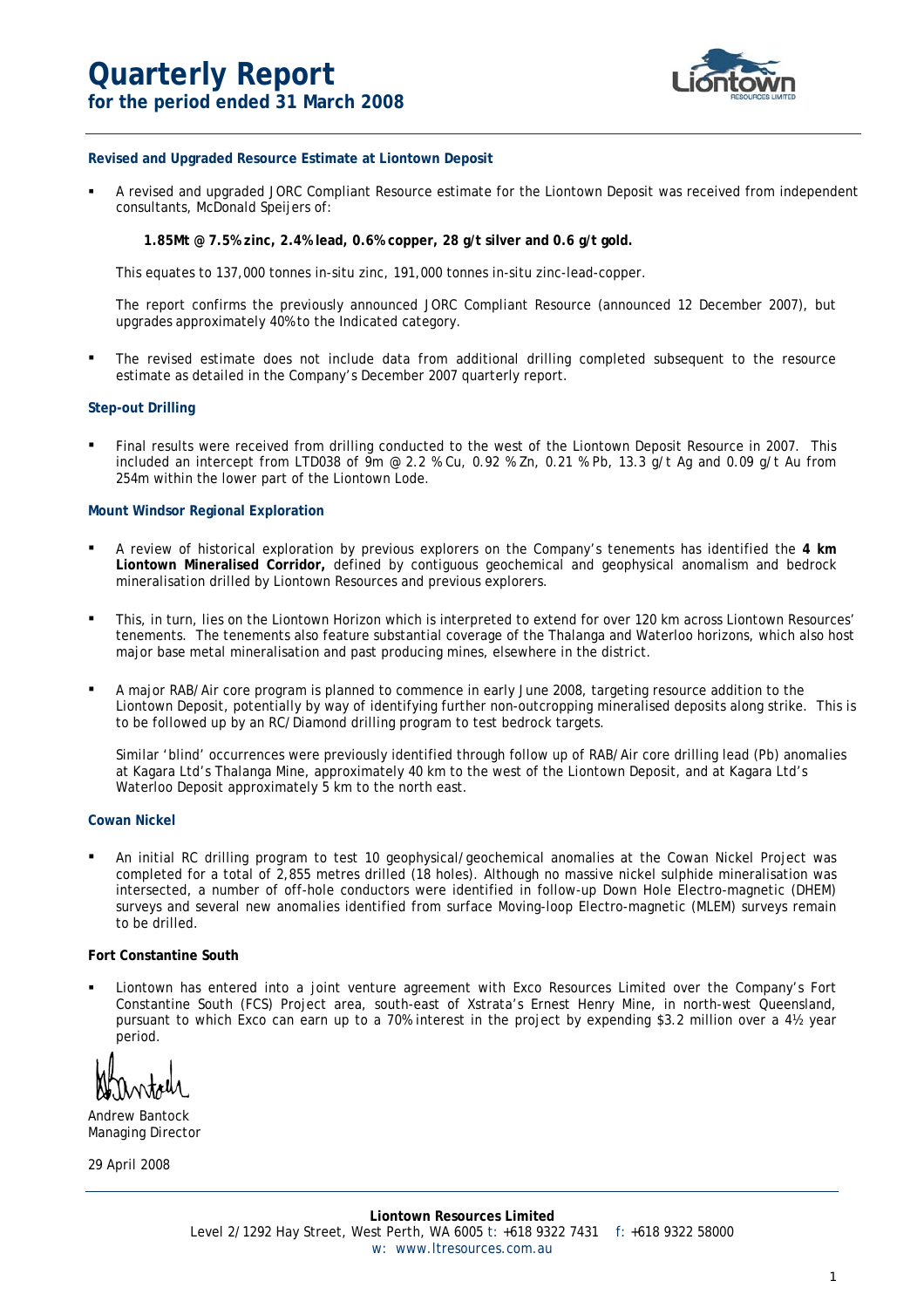

# **1.0 MOUNT WINDSOR VOLCANICS PROJECT - LIONTOWN DEPOSIT (100% LIONTOWN RESOURCES LIMITED)**

## **1.1 Liontown Resource Estimate**

Liontown Resources Limited received a revised and upgraded JORC Compliant Resource estimation report for its Liontown Deposit from independent consultants McDonald Speijers. The new estimate totals:

## **1.85Mt at 7.5% zinc, 2.4% lead, 0.6% copper, 28 g/t silver and 0.6 g/t gold**

The new estimate confirms the findings of the earlier work by McDonald Speijers (announced 12 December 2007) and equates to approximately 137,000 tonnes of in-situ zinc and 191,000 tonnes of in-situ zinc-lead-copper. Some 205,000 tonnes or approximately 11% of this material is oxidized mineralisation and may not be recoverable in a standard sulphide mining operation.

As foreshadowed in the 12 December 2007 announcement, the provision of additional information to McDonald Speijers has enabled a partial upgrading of the JORC categorization within the Resource, approximately **40% of which is now included within the Indicated category.** 



Figure 1: 3D image showing modelled mineralisation at Liontown, from the northeast. Liontown Lode shown in green, Carrington Lode in blue, with other colours representing footwall copper-gold stringer lodes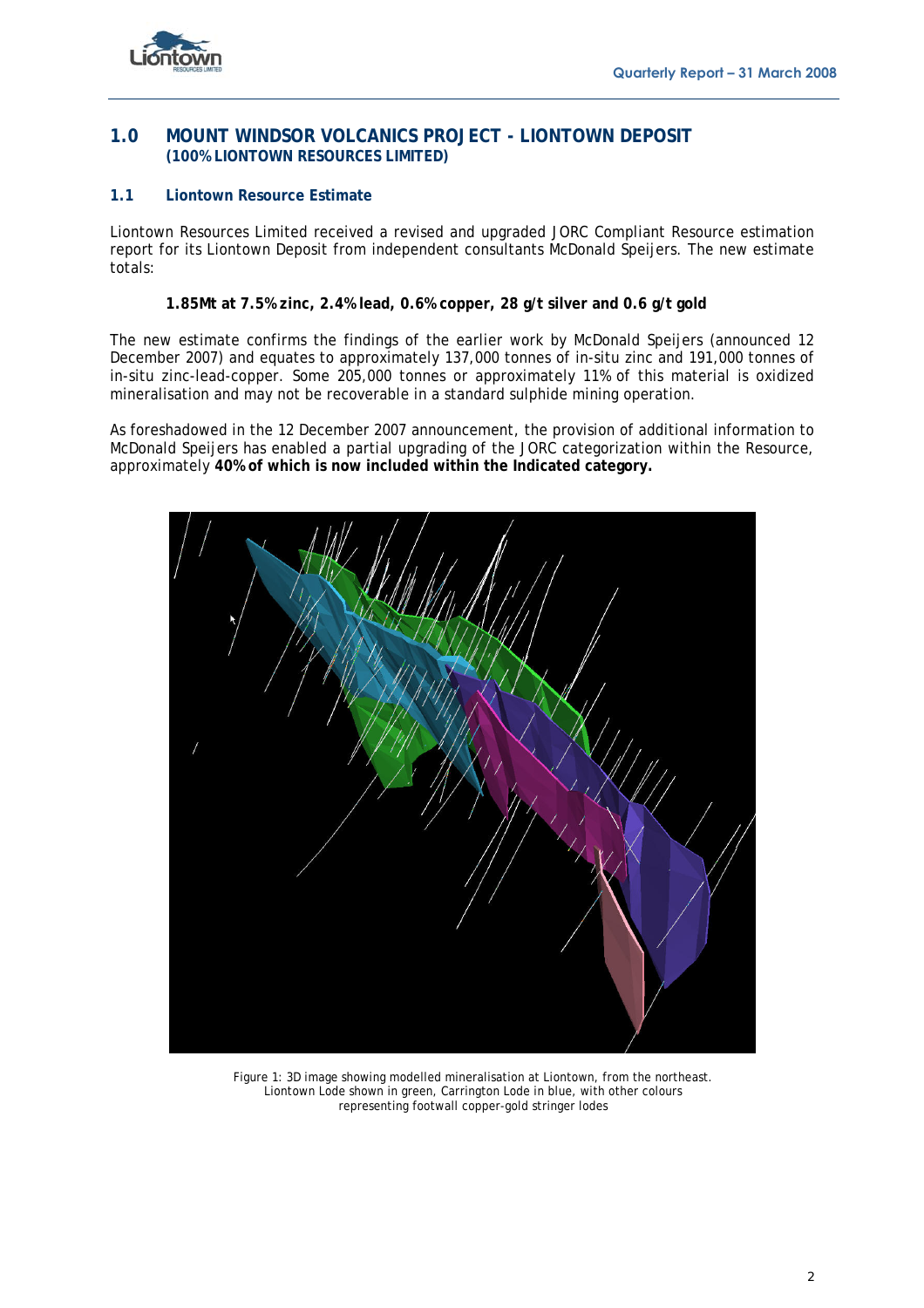

A table showing McDonald Speijers' Resource model estimates for the Liontown Deposit by Resource categorization, based on a 1.5 metre minimum horizontal width, is presented below.

| <b>Resource</b><br><b>Class</b> | <b>Ore</b><br><b>Tonnes</b> | Zinc.<br>$(\%)$ | Lead<br>$(\%)$ | Copper<br>$(\%)$ | Gold<br>(g/t) | <b>Silver</b><br>(g/t) |
|---------------------------------|-----------------------------|-----------------|----------------|------------------|---------------|------------------------|
| Primary sulphide resource       |                             |                 |                |                  |               |                        |
| Indicated                       | 730,000                     | 7.3             | 2.5            | 0.53             | 0.71          | 27                     |
| Inferred                        | 910,000                     | 7.6             | 2.2            | 0.46             | 0.33          | 28                     |
| Total                           | 1,640,000                   | 7.4             | 2.3            | 0.49             | 0.50          | 28                     |
| Oxidised mineralisation         |                             |                 |                |                  |               |                        |
| Inferred                        | 205,000                     | 7.4             | 3.1            | 1.12             | 0.96          | 31                     |
| Overall total                   | ,845,000                    | 7.5             | 2.4            | 0.56             | 0.55          | 28                     |

Table 1: Liontown Resource and Mineralisation Estimates, calculated based on a 4% zinc equivalent grade cutoff and 1.5m minimum horizontal width

This estimate does not include data from additional drilling completed subsequent to the resource estimate as detailed in Liontown Resources' December 2007 quarterly report.

For the purposes of resource estimation cutoffs, McDonald Speijers have used a nominal zinc equivalent calculation of Zneq =  $\text{Zn}$  + Pb + 3.0  $\text{*}$  Cu. This does not take account of differences in net smelter returns for the three metals but provides approximate equivalence in terms of current commodity prices.

Table 2 presents a table showing McDonald Speijers' estimates of mineralisation at the Liontown Deposit, at varying grade cutoffs, based on a minimum horizontal width of 1.5 metre. (Note: estimates other than 4% zinc equivalent cutoff grade are not JORC Compliant Resource Estimates.)

| Cutoff  | Tonnage   | <b>Zinc</b> | (lead  | Copper | Gold  | <b>Silver</b> |
|---------|-----------|-------------|--------|--------|-------|---------------|
| (Zneq%) | (t)       | $(\%)$      | $(\%)$ | $(\%)$ | (g/t) | (g/t)         |
|         | 4,072,054 | 4.18        | 1.28   | 0.32   | 0.43  | 21.3          |
|         | 3,567,640 | 4.71        | 1.45   | 0.36   | 0.41  | 22.7          |
|         | 2,922,438 | 5.47        | 1.70   | 0.41   | 0.44  | 23.8          |
|         | 2,247,612 | 6.56        | 2.09   | 0.49   | 0.54  | 28.2          |
|         | 1,840,593 | 7.45        | 2.39   | 0.56   | 0.55  | 28.1          |
|         | 1,563,530 | 8.16        | 2.67   | 0.60   | 0.62  | 30.5          |
|         | ,288,116  | 9.07        | 2.99   | 0.69   | 0.68  | 35.8          |

Table 2: Estimates of Mineralisation at various zinc equivalent grade cutoffs and 1.5 metre minimum horizontal width (estimates other than 4% zinc equivalent cutoff grade are not JORC Compliant Resource Estimates)

## **1.2 Liontown Step-out Drilling**

Step-out drilling to investigate the strike and plunge extensions of the Liontown mineralisation was completed at the end of November 2007. This included testing of a VTEM anomaly off the western end of the Liontown Deposit.

All results from this drilling have now been received. Best intercepts received during the last quarter came from LTD0036 which returned 9m @ 2.2 % Cu, 0.92 % Zn, 0.21 % Pb, 13.3 g/t Ag and 0.09 g/t Au from 254 metres depth within the lower part of the Liontown Lode.

Although results from the step-out holes on the immediate east and west fringes of the Liontown Deposit Resource area suggest that the known sulphide lenses pinch out along strike and down plunge, the lode positions are still strongly anomalous in base metals and there remains potential for further lenses of massive sulfides to develop at depth and along strike within the 4km Liontown Mineralised Corridor.

## **1.3 Liontown Regional Program**

The Company has recently undertaken a review of exploration by previous explorers on the Company's tenements, in particular past geochemical sampling from both surface soil sampling and RAB drilling campaigns. This work has identified the **4 km Liontown Mineralised Corridor** defined by contiguous geochemical and geophysical anomalism and bedrock mineralisation drilled by Liontown and others (figure 2)**.**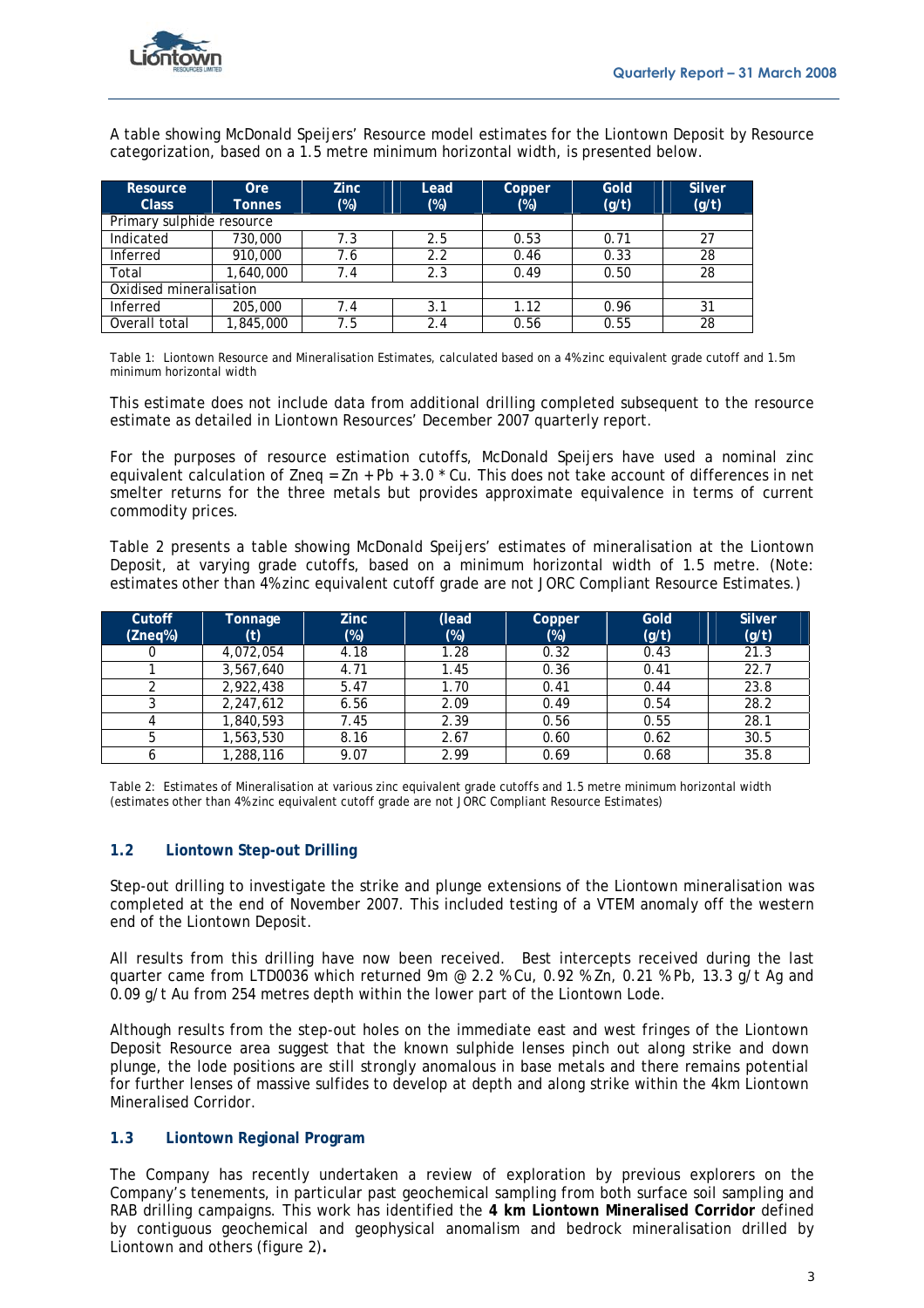

The 4km Liontown Mineralised Corridor covers a short segment of the 'Liontown Horizon' which is interpreted to extend for over 120 km across the Company's tenements. This horizon represents a favourable stratigraphic position for the development of volcanic hosted massive sulphide (VHMS) deposits within the host Mt Windsor Volcanics sequence as evidenced by the Liontown Deposit and other identified prospects.



Figure 2: 4 km Liontown Mineralised Corridor, defined by contiguous geochemical and geophysical anomalism and bedrock mineralisation drilled by Liontown Resources and previous explorers, lying within over 120 km of the Liontown Horizon which is interpreted to traverse Liontown Resources' tenements

Liontown Resources' tenements also feature substantial coverage of the Thalanga and Waterloo horizons, which also host major base metal mineralisation and past producing mines elsewhere in the district.

Several of these, including Waterloo and some of the Thalanga satellite deposits, were discovered by systematic RAB drilling to locate geochemical anomalies, particularly anomalous lead (Pb), beneath or within the extensive surficial cover that blankets much of the Mount Windsor Volcanics.

Figure 3 below compares lead (Pb) values in RAB drilling across the Liontown Horizon (where testing of the underlying bedrock potential has been largely non-existent to date) with lead (Pb) anomalies overlying some of the Thalanga ore bodies.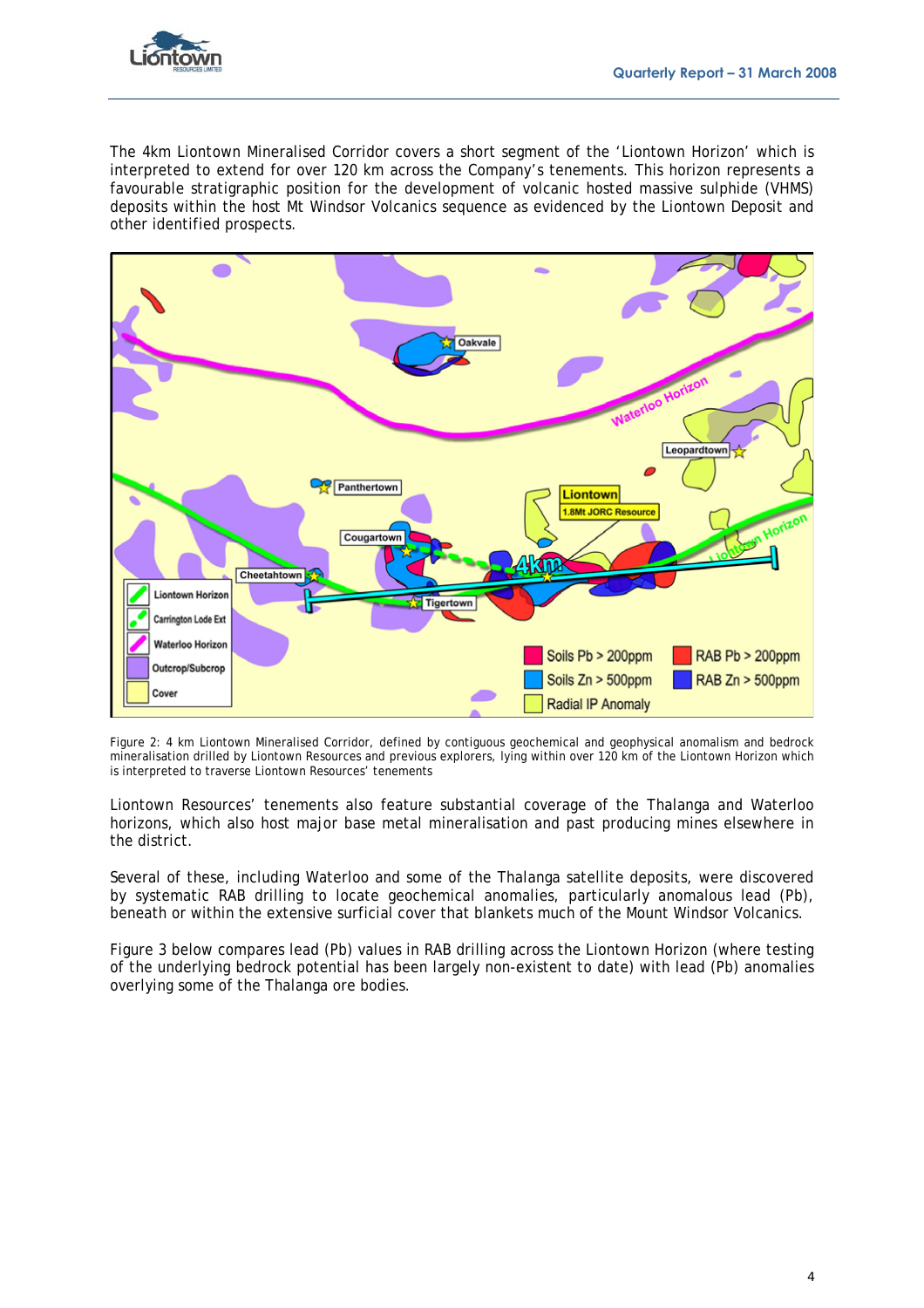



Figure 3: Same scale comparison of the Liontown Deposit and Kagara Ltd's nearby relative Thalanga Mine, highlighting lead (Pb) values in RAB Drilling and relative lack of drilling of bedrock targets adjacent the Liontown Deposit

Liontown Resources plans to commence a major RAB/Air core and follow up RC drilling program in early June 2008, targeting extensions to the 1.85Mt resource at the Liontown Deposit by identifying further non-outcropping mineralisation along strike.

## **2.0 COWAN NICKEL PROJECT – NICKEL (100% LIONTOWN RESOURCES LIMITED)**

Drilling at the Cowan Nickel Project commenced in mid-January following completion of a significant work program undertaken in 2007 for Liontown Resources by geological consultants Newexco Services Pty Ltd ('Newexco') to identify the prospective basal contacts of the ultramafic stratigraphy.

In total eighteen RC holes were drilled for 2,855 metres to test ten geophysical/geochemical anomalies as outlined in the Company's 31 December 2007 Quarterly Report to ASX. Sixteen of these holes were subsequently surveyed with DHEM.

Although no massive nickel sulphide mineralisation was intersected in the drilling a number of offhole conductors were identified in the DHEM surveys. In addition, further MLEM surveys were completed during the quarter which further added to the inventory of geophysical anomalies at the project identified as being associated with basal contact positions. These remain to be tested by future drilling.

# **3.0 FORT CONSTANTINE SOUTH PROJECT – COPPER-GOLD (100% LIONTOWN RESOURCES LIMITED)**

Liontown has entered into a joint venture agreement with Exco Resources Limited over the Company's Fort Constantine South (FCS) Project area in north-west Queensland, pursuant to which Exco can earn up to a 70% interest in the project. The Project area encompasses two tenements; EPM 10601 and EPM 15004.

The key terms of the arrangement are as follows;

1. Liontown has granted Exco a 12-month option period during which Exco will commit to spend a minimum of \$200,000 on the tenements in order to identify and test prospective exploration anomalies.